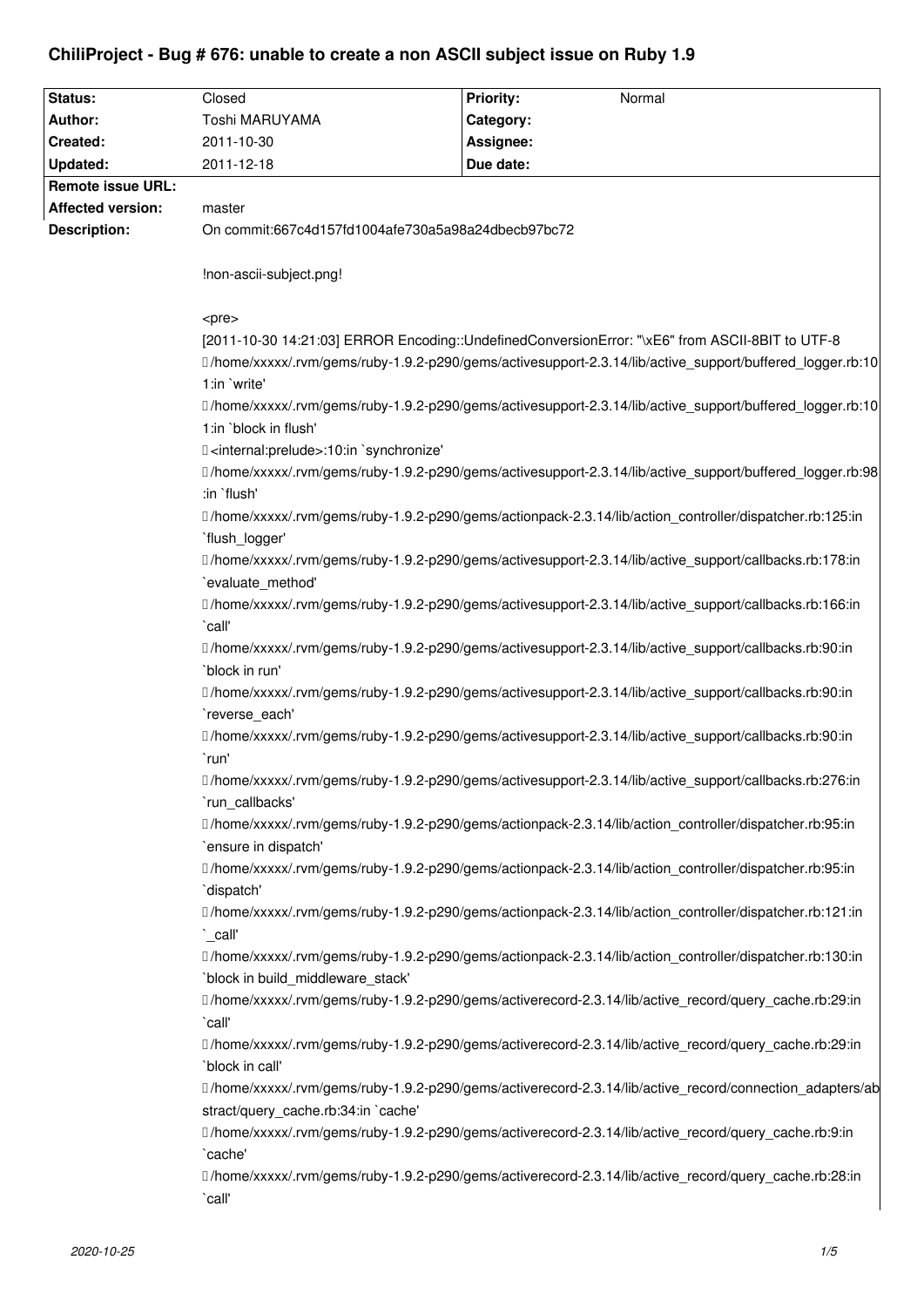| []/home/xxxxx/.rvm/gems/ruby-1.9.2-p290/gems/activerecord-2.3.14/lib/active_record/connection_adapters/ab                |
|--------------------------------------------------------------------------------------------------------------------------|
| stract/connection_pool.rb:361:in `call'                                                                                  |
| [1/home/xxxxx/.rvm/gems/ruby-1.9.2-p290/gems/actionpack-2.3.14/lib/action_controller/string_coercion.rb:25:i<br>n `call' |
|                                                                                                                          |
| []/home/xxxxx/.rvm/gems/ruby-1.9.2-p290/gems/rack-1.1.2/lib/rack/head.rb:9:in `call'                                     |
| []/home/xxxxx/.rvm/gems/ruby-1.9.2-p290/gems/rack-1.1.2/lib/rack/methodoverride.rb:24:in `call'                          |
| [1/home/xxxxx/.rvm/gems/ruby-1.9.2-p290/gems/actionpack-2.3.14/lib/action controller/params parser.rb:15:i<br>n `call'   |
| [1/home/xxxxx/.rvm/gems/ruby-1.9.2-p290/gems/actionpack-2.3.14/lib/action_controller/session/cookie_store.r              |
| b:99:in `call'                                                                                                           |
| []/home/xxxxx/.rvm/gems/ruby-1.9.2-p290/gems/actionpack-2.3.14/lib/action controller/failsafe.rb:26:in `call'            |
| []/home/xxxxx/.rvm/gems/ruby-1.9.2-p290/gems/rack-1.1.2/lib/rack/lock.rb:11:in `block in call'                           |
| I <internal:prelude>:10:in `synchronize'</internal:prelude>                                                              |
| []/home/xxxxx/.rvm/gems/ruby-1.9.2-p290/gems/rack-1.1.2/lib/rack/lock.rb:11:in `call'                                    |
| D/home/xxxxx/.rvm/gems/ruby-1.9.2-p290/gems/actionpack-2.3.14/lib/action controller/dispatcher.rb:106:in                 |
| `call'                                                                                                                   |
| [/forme/xxxxx/.rvm/gems/ruby-1.9.2-p290/gems/rails-2.3.14/lib/rails/rack/static.rb:31:in `call                           |
| []/home/xxxxx/.rvm/gems/ruby-1.9.2-p290/gems/rack-1.1.2/lib/rack/urlmap.rb:47:in `block in call'                         |
| []/home/xxxxx/.rvm/gems/ruby-1.9.2-p290/gems/rack-1.1.2/lib/rack/urlmap.rb:41:in `each'                                  |
| []/home/xxxxx/.rvm/gems/ruby-1.9.2-p290/gems/rack-1.1.2/lib/rack/urlmap.rb:41:in `call'                                  |
| []/home/xxxxx/.rvm/gems/ruby-1.9.2-p290/gems/rails-2.3.14/lib/rails/rack/log_tailer.rb:17:in `call'                      |
| []/home/xxxxx/.rvm/gems/ruby-1.9.2-p290/gems/rack-1.1.2/lib/rack/content length.rb:13:in `call'                          |
| []/home/xxxxx/.rvm/gems/ruby-1.9.2-p290/gems/rack-1.1.2/lib/rack/handler/webrick.rb:48:in `service'                      |
| D/home/xxxxx/.rvm/rubies/ruby-1.9.2-p290/lib/ruby/1.9.1/webrick/httpserver.rb:111:in `service'                           |
| D/home/xxxxx/.rvm/rubies/ruby-1.9.2-p290/lib/ruby/1.9.1/webrick/httpserver.rb:70:in `run'                                |
| []/home/xxxxx/.rvm/rubies/ruby-1.9.2-p290/lib/ruby/1.9.1/webrick/server.rb:183:in `block in start thread'                |
| $<$ /pre $>$                                                                                                             |
|                                                                                                                          |

## **Associated revisions**

# **2008-03-31 10:51 pm - Jean-Philippe Lang**

Add overflow:auto to the content div (closes #676, #748, #961).

git-svn-id: http://redmine.rubyforge.org/svn/trunk@1314 e93f8b46-1217-0410-a6f0-8f06a7374b81

## **2011-10-30 11:25 am - Holger Just**

[#676] Enforce UTF-8 encodings on the params hash

Contributed by Toshi MARUYAMA

## **History**

# **2011-10-30 08:20 am - Holger Just**

*- Status changed from Open to Needs more information*

I couldn't reproduce it with SQLite3 on Ruby 1.9.2-p290.

However, it seems that the @mysql@ adapter doesn't play nice with set encodings. This is something if read numerous time on the internets. And it's probably why our tests break with this adapter only. See http://ci.chiliproject.org/job/chiliproject\_master/DATABASE=mysql,RUBY=ruby-1.9.2-p290/114/

Could you please confirm that it works with @mysql2@ instead of @mysql@ (if you are using that)? If not, please tell us your database adapter.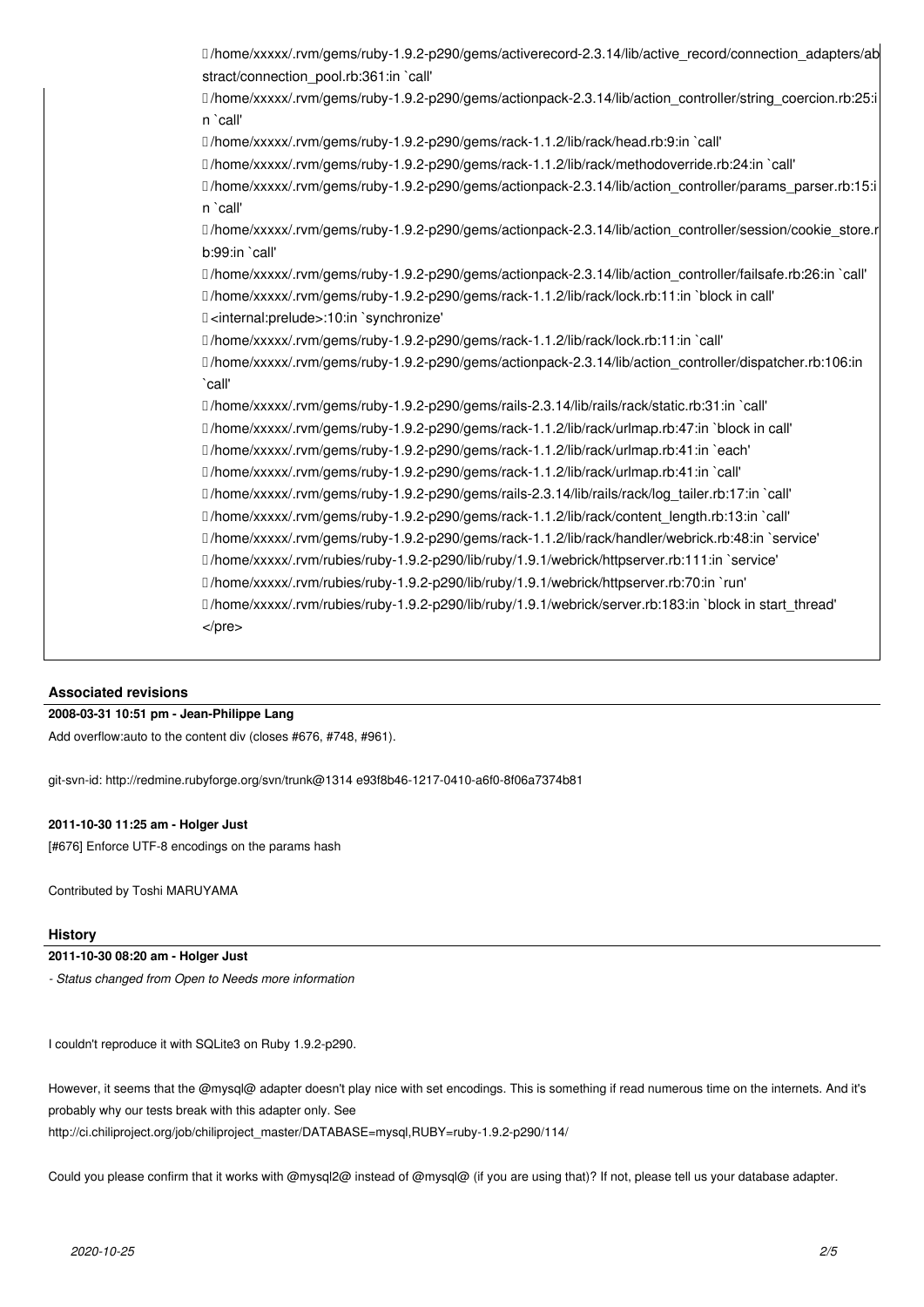#### **2011-10-30 09:35 am - Toshi MARUYAMA**

*- Status changed from Needs more information to Open*

I use SQLite3.

#### **2011-10-30 09:39 am - Toshi MARUYAMA**

æ-¥æœ¬èªž = Japanese http://en.wikipedia.org/wiki/Japanese\_language

#### **2011-10-30 09:45 am - Toshi MARUYAMA**

<pre> \$ locale LANG=ja\_JP.UTF-8 LC\_CTYPE="en\_US.UTF-8" LC\_NUMERIC="en\_US.UTF-8" LC\_TIME="en\_US.UTF-8" LC\_COLLATE="en\_US.UTF-8" LC\_MONETARY="en\_US.UTF-8" LC\_MESSAGES="en\_US.UTF-8" LC\_PAPER="en\_US.UTF-8" LC\_NAME="en\_US.UTF-8" LC\_ADDRESS="en\_US.UTF-8" LC\_TELEPHONE="en\_US.UTF-8" LC\_MEASUREMENT="en\_US.UTF-8" LC\_IDENTIFICATION="en\_US.UTF-8" LC\_ALL=en\_US.UTF-8

#### \$ irb

irb(main):001:0> puts "\xe6\x97\xa5\xe6\x9c\xac\xe8\xaa\x9e" 日本語 => nil

</pre>

### **2011-10-30 10:28 am - Holger Just**

*- Status changed from Open to Needs more information*

Okay, I could reproduce the error it with your exact string but only when in development mode, when in production, it works. My previous tests included another string which also contained Japanese characters)

That said, I tried it with your patch from "Redmine #4050-13":http://www.redmine.org/issues/4050#note-13 (committed in commit:c5da0b4) and it now works for me even in development mode. I'm still not overly happy with the state of things but I guess it doesn't get much better with Rails 2.3...

@Toshi: Please confirm that that patch works for you.

#### **2011-10-30 10:38 am - Felix Schäfer**

Just give me a sec, I have some more test results, but someone updating the issue before I could send them ate my homework :-O

#### **2011-10-30 10:41 am - Holger Just**

Testing is an actual issue, as I have not been able to design a test for that. Either it always works, or it fails in some other remote place...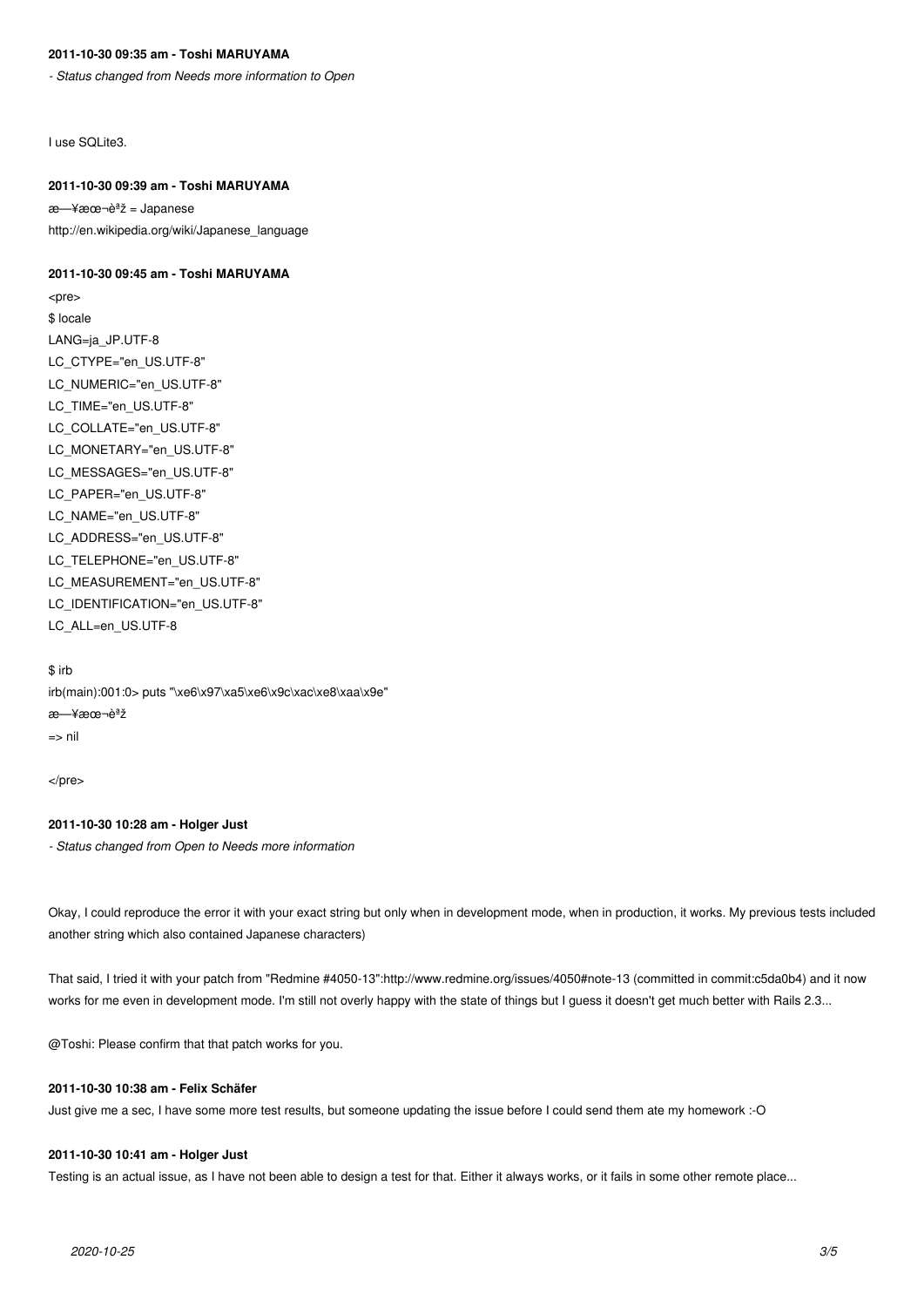Encoding sucks.... :)

## **2011-10-30 10:44 am - Felix Schäfer**

Environment as follows:

- \* Gems
- \*\* pg (0.9.0)
- \*\* sqlite3 (1.3.4)
- \* ruby
- \*\* 1.9.2p290
- \* DBs
- \*\* postgres (PostgreSQL) 9.0.4
- \*\* sqlite3 3.7.7.1
- \* ChiliProject
- \*\* commit:2f4afee

On postgres, no problems either in production nor in development mode.

On sqlite, webrick shits its pants in development, so I can't say anything about that. In production, I get an error when inputting 日本è<sup>a</sup>ž as the issue title, though the error I get is:

<pre>Encoding::CompatibilityError (incompatible character encodings: UTF-8 and ASCII-8BIT):

app/models/mailer.rb:47:in `issue\_add'

app/models/issue\_observer.rb:20:in `after\_create'

/Users/felix/.rvm/rubies/ruby-1.9.2-p290/lib/ruby/1.9.1/observer.rb:186:in `block in notify\_observers'

/Users/felix/.rvm/rubies/ruby-1.9.2-p290/lib/ruby/1.9.1/observer.rb:185:in `each'

/Users/felix/.rvm/rubies/ruby-1.9.2-p290/lib/ruby/1.9.1/observer.rb:185:in `notify\_observers'

app/controllers/issues\_controller.rb:122:in `create'

<internal:prelude>:10:in `synchronize'

/Users/felix/.rvm/rubies/ruby-1.9.2-p290/lib/ruby/1.9.1/webrick/httpserver.rb:111:in `service'

/Users/felix/.rvm/rubies/ruby-1.9.2-p290/lib/ruby/1.9.1/webrick/httpserver.rb:70:in `run'

/Users/felix/.rvm/rubies/ruby-1.9.2-p290/lib/ruby/1.9.1/webrick/server.rb:183:in `block in start\_thread'</pre>

I then tried the same deselecting the "send an email" checkbox, and everything went fine.

I'm not sure if the problem really is with sqlite, rails, the mailer or whatever, but the problem seems to be related to sending mailså $\epsilon$ 

## **2011-11-13 08:43 pm - Felix Schäfer**

Felix SchĤfer wrote:

> In production, I get an error when inputting  $x$ —¥ $x^2$ e $x^2$  as the issue title, though the error I get is:

>

> [...]

>

> I then tried the same deselecting the "send an email" checkbox, and everything went fine.

Can't reproduce this on current master anymore $\hat{a}\epsilon_1^{\dagger}$ 

## **2011-12-18 05:37 pm - Holger Just**

*- Status changed from Needs more information to Closed*

This issue can't be reproduced anymore. If there are still issues with ruby 1.9 compatibility, please create a new issue.